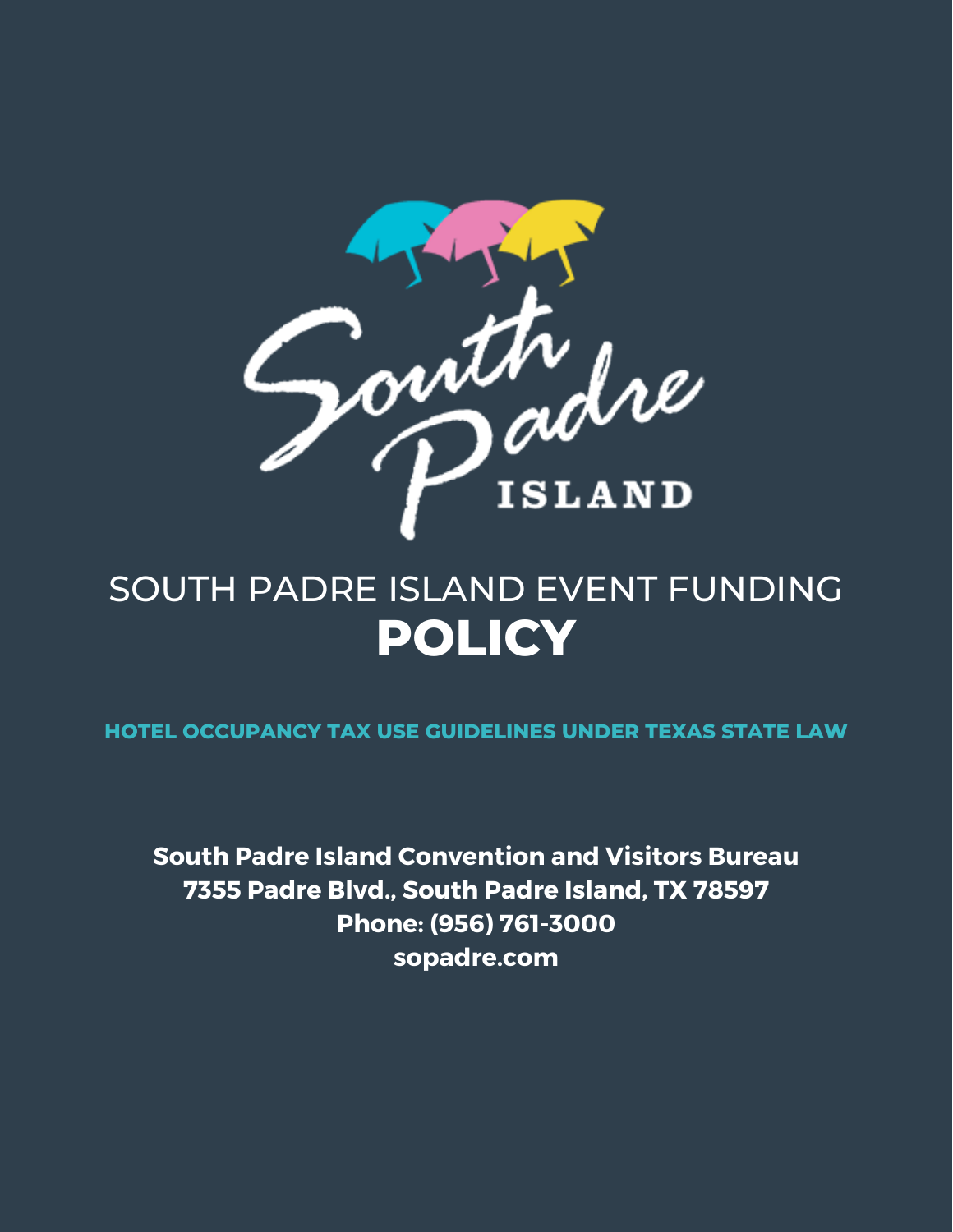# **SPECIAL EVENTS POLICY**

## **Purpose**

The City of South Padre Island Convention & Visitors Bureau (SPICVB) has adopted this Special Events Policy in order to provide uniform guidelines for event organizers, producers, promoters and sponsors (collectively referred to as "Organizers") to request assistance for marketing, promoting or producing a special event.

A "special event" is defined as:

- An event or promotion which will occur during a limited period of time (e.g., day, multiday, 1. week, weekend, annual), and
- 2. Promoted, designed, and managed by private entrepreneurs who depend on public attendance or participation, and
- 3. Is in whole or in part directly beneficial to the City of South Padre Island taxing district, having a substantial visitor economic impact on the taxing district and/or significant overnight accommodation sales.

This Special Events Policy will be provided to all organizers requesting special events assistance from the SPICVB. It is the intention of this special events policy to attract events that are or will become financially self-supporting and not require annual funding assistance.

## **Requests for Assistance**

The SPICVB is authorized to provide for two types of support for special events, and applicants may apply for any and/or all types of support:

- 1. Non-financial support through public relations, collateral distribution, website, calendar of events listing, visitor information services.
- 2. Direct support for marketing and promotional expenses, in which funding will be provided on a reimbursement basis, unless contracted otherwise. In all cases, the Convention & Visitors Advisory Board (CVAB) shall annually retain 25% of the hotel tax-funding award that will be paid upon submission of the post event report and satisfactory performance on the terms of the funding agreement.

All special events assistance requires written approval of the SPICVB. Organizers must submit a written request for assistance to the SPICVB. Deadlines for submitting applications for assistance vary and are described in Sections I and II below.

## **Submit requests to:**

City of South Padre Island Convention and Visitors Bureau Attn: Special Events Manager 7355 Padre Blvd., South Padre Island, TX 78597 Phone: (956) 761-3000

**Initials**

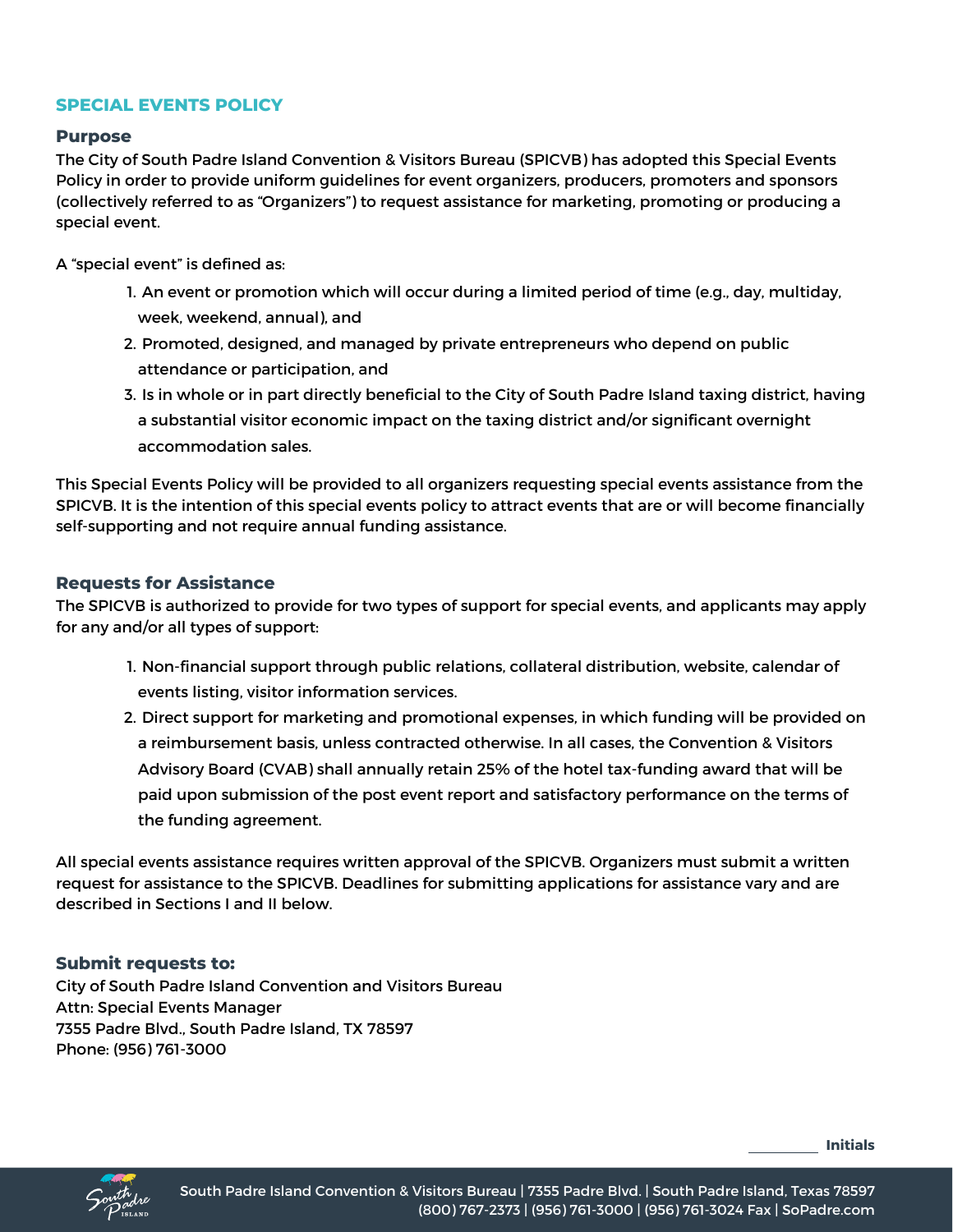# **SPECIAL EVENTS POLICY**

All requests for assistance under Sections I and II must, at a minimum, provide detailed description of the special event, including the following information:

- Name and general description of event
- Desired location(s)
- Desired dates and times
- A detailed description of all activities planned during the special event
- Sponsor list (specify confirmed sponsors and anticipated sponsors)
- Vendor/exhibitor list (if applicable)
- Attendance (anticipated)
- Courtesy Room Black set up for your attendees
- Sleeping rooms required daily and total (anticipated)
- Event map
- Security/safety plan for patrons, including emergency aid facilities and personnel
- A complete budget with estimated income and expenses
- A plan for all advertising and promotion of the special event
- Copies of available promotional materials (i.e., flyers, commercials, videos, etc.)
- Previous experience of organizer
- History of event (if previously produced)

# **Application Process**

Applications for funding will be submitted through the city application forms with required attachments provided by the applicants. City staff and the Special Events Committee (SEC) will review the applications solely through the written applications. The applicant is required to be present at a public meeting to answer any questions regarding the application for hotel tax funding. Applicants will be notified in a timely fashion, with sufficient time prior to the meeting of the time and place for the review.

The SPICVB reserves the right to approve or disapprove the suitability of any particular element of a proposed special event at its sole and absolute discretion. The SPICVB reserves the right to deny assistance to any special event that may be inconsistent with the policies and goals of the SPICVB. Decisions made by the SEC may be appealed to the CVAB. The CVAB's decision on an appeal is final.

**Initials**

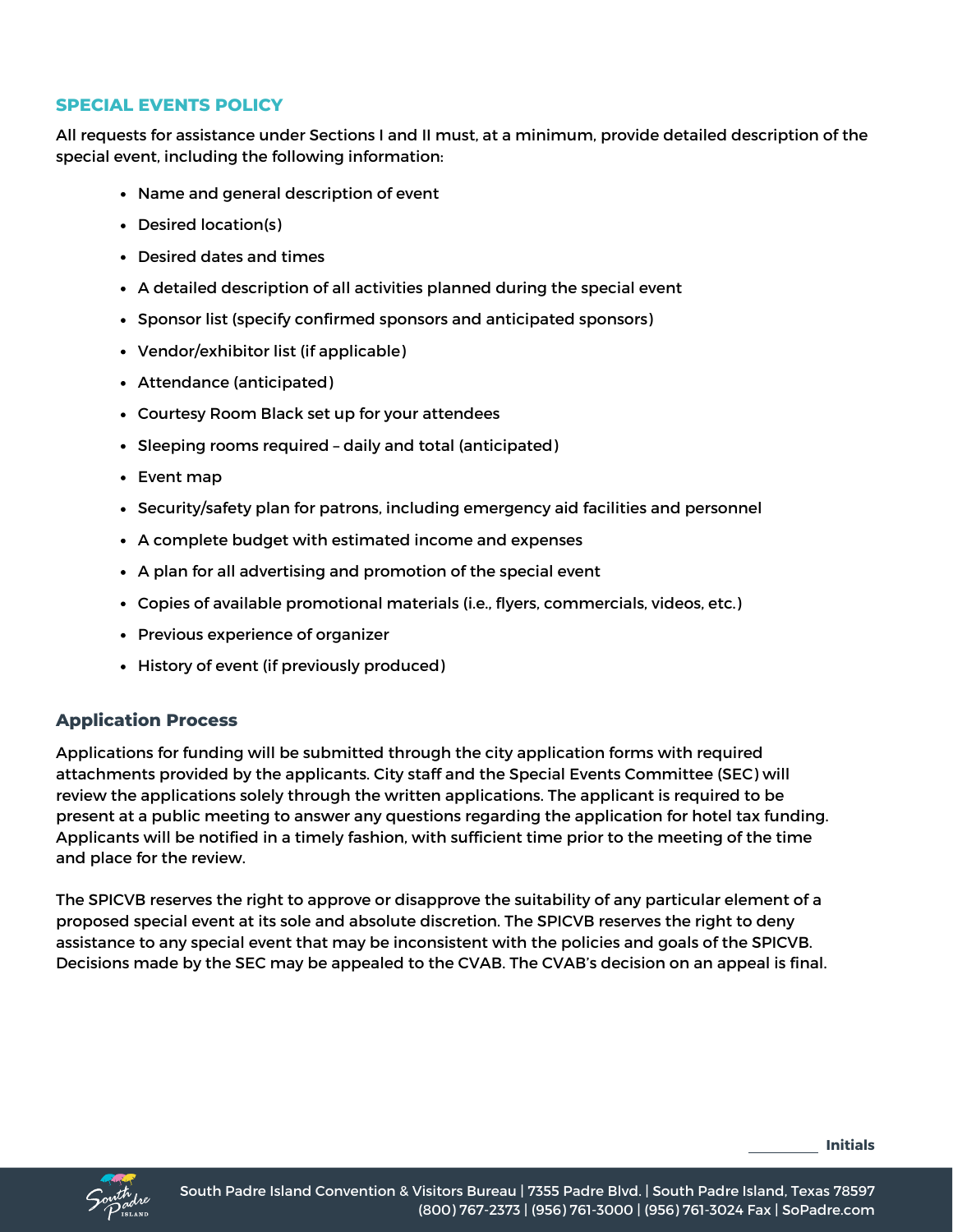# **I. Requests for Assistance to Promote a Special Event (not requiring funding)**

The SPICVB will consider providing non-financial support through one or more of the following;

- Public relations (through SPICVB)
- Collateral distribution
- Website calendar of events
- Printed calendar of events
- South Padre Island Visitors Center Welcome Center display
- Production of Median Banner
- Special Event Permitting costs
- SPICVB official logo, photography, video (including b-roll)

# **Deadline for applications: 90 days prior to the event**

## **II. Request for Assistance to Promote a Special Event (requiring direct funding)**

The SEC will consider providing direct financial support that includes "non-financial support" listed in Section I (above), if events requesting initial support can prove their potential to generate overnight visitors by:

- **Prior Impact:** historic information on the number of room nights used during previous years for a) the same events;
- **Current Room Block:** current information on the size of a room block that has been reserved at b) area hotels to accommodate anticipated overnight guests attending the funded event and the actual "pick up/utilization" of the room block;
- **Historic Event Attendance by Hotel Guests:** historical information on the number of guests at c) hotel or other lodging facilities that attended the funded event through surveys, facility or event visitor logs, or other sources;

# **Deadline for applications: 90 days prior to the event**

The SEC shall review the information provided by the applicant to ensure candidates meet the funding criteria and guidelines, and the SEC shall make a recommended determination as to eligibility and any recommended funding to the CVAB. The CVAB may accept or amend the SEC's recommendations by a majority vote of the CVAB.

All applicants should understand that potential SPICVB funding would decrease every year for the term of this agreement.

**Initials**

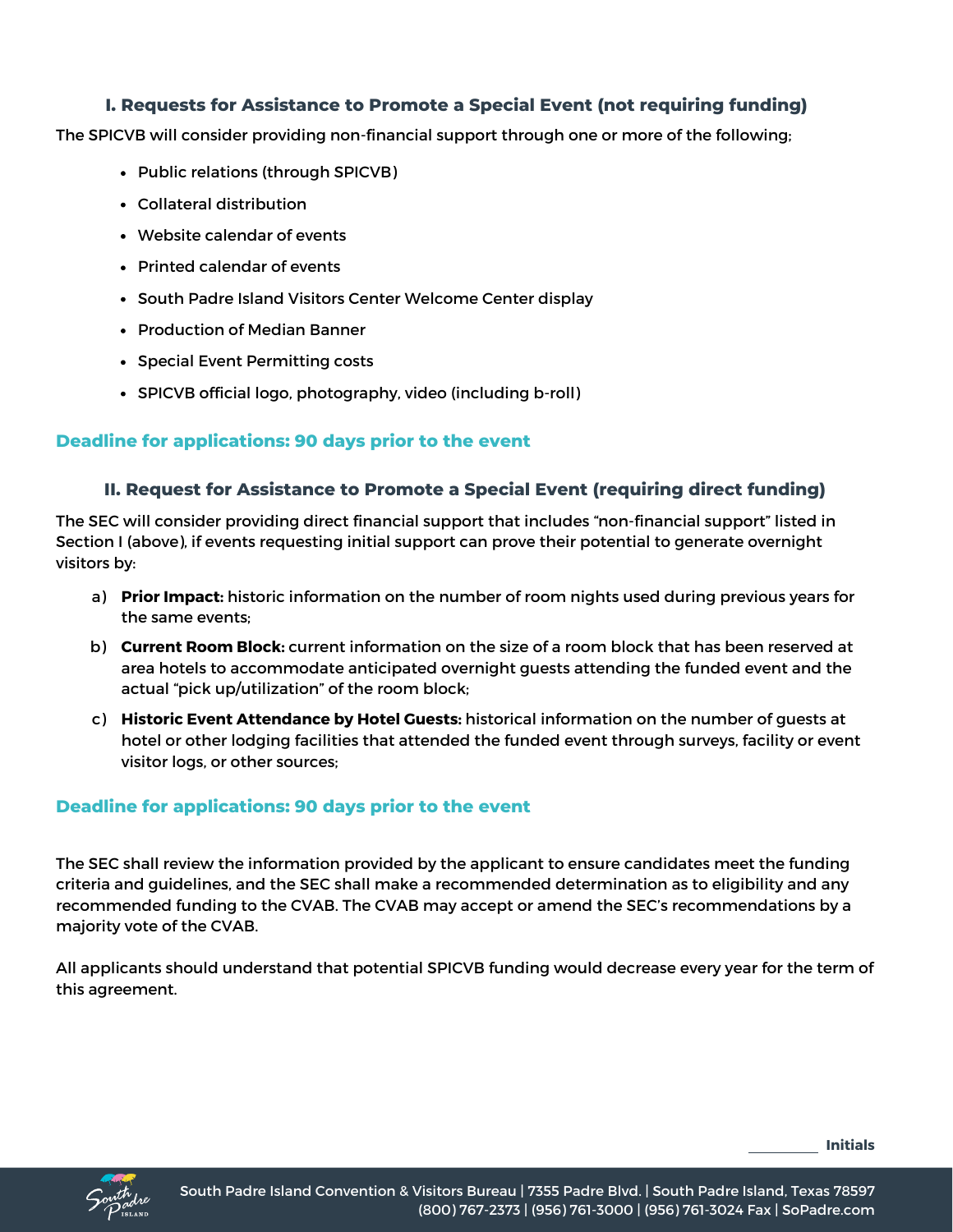# **Use of Revenues from Event**

A portion of the revenues from any event receiving any type of funding assistance from the HOT funds should be channeled back into the future costs of operating that same event.

# **Post Event Report**

Within 30 days of the event's completion, the funded entity must complete the city-provided post event form and be prepared to note the actual impact figures for the event and provide receipts for expenditures or payments that were covered by hotel occupancy tax.

Any and all consideration for advertising mediums will be evaluated based on the overall economic impact produced by an event, as well as the media value as it directly impacts the destination.

Following the SEC's review and recommendations, any advertising and marketing assistance will require the following provisions:

All promotion and advertising materials and budget must be approved in advance by the 1. SPICVB Director to include the SPI official logo.

All special events requesting indirect funding assistance will be required to supply full details as described in the "REQUEST FOR ASSISTANCE" section (above). In addition, the amount of funding assistance requested must be provided.

# **Blackout Periods for Hotel Tax Funding**

Due to high hotel occupancy during certain time periods, grants may be given additional review and limited consideration for operational costs for events in the following months:

## **The months of March, June and July**

The CVB may still expend local hotel tax for marketing events that occur during these time periods. The Convention and Visitors Advisory Board may, with a recommendation from the CVB staff and a two-thirds vote, grant an event a variance from these blackout periods.

## **Application Deadline**

**Deadline for applications:** Applications must be submitted a minimum of 90 days prior to the date of the event, and must be returned within 10 business days of receipt; this allows SPICVB staff to review and request any changes as necessary. Applications must be typed in order to avoid delays in processing. The applicant must be prepared to demonstrate to the SEC and CVAB how the event will be beneficial to the tourism industry in South Padre Island and are required to appear before the SEC to answer questions.

The SPICVB reserves the right to fund all or in-part or to decline the request of the organizer based on the projected economic impact to the tourism industry of South Padre Island, Texas. Special event funding recommendations are not final until the request has been reviewed and receives voted approval by the Convention & Visitors Advisory Board of the SPICVB.

**Initials**

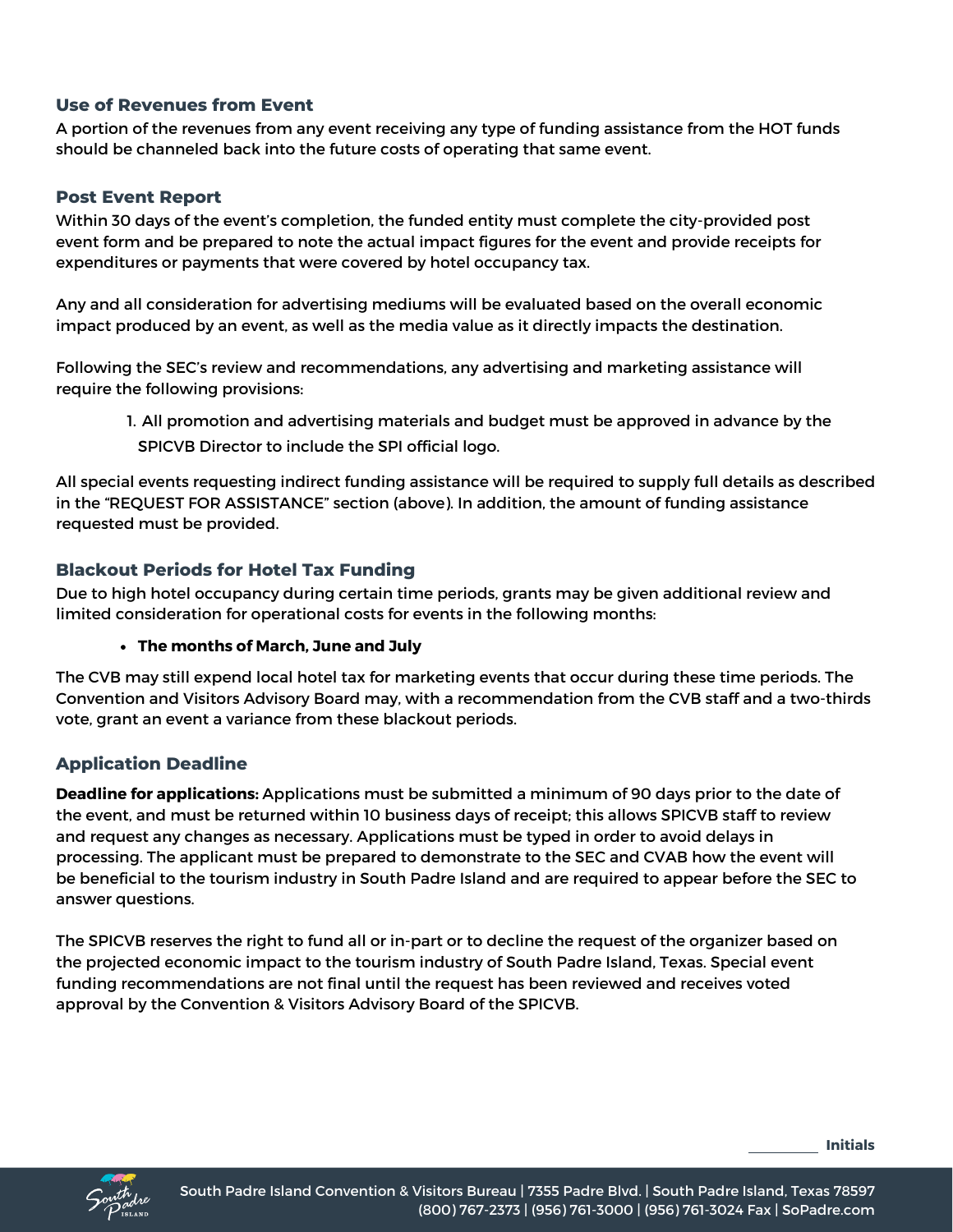# **General Provisions for Special Event Assistance**

## **Funding Limitations**

The SPICVB reserves the right to approve, restrict or deny funding based on the performance projections of all special events. All funding provided to an approved special event will be in accordance with all state and local regulations regarding the proper use of tourist development tax collections.

Consideration for funds will not exceed one current budget year and will require a detailed special event summary and a new application for the next fiscal budget year.

### **Permits**

Organizers must secure and maintain all licenses, permits, and/or other authorizations necessary to conduct the special event (at their cost). Organizers must provide the SPICVB with copies of all such required licenses, permits, and/or authorizations at least thirty (30) days prior to the beginning of the special event.

### **Compliance with Laws**

Organizers agree to comply with all laws, regulations, and ordinances applicable to the special event. All special events must meet the public safety criteria of the City of South Padre Island, Cameron County, and City of South Padre Island Fire and Police Departments. All police, security, fire protection, and emergency medical required by the special event permit(s), or required by the above-named agencies must be paid for by the organizer a minimum of thirty (30) days in advance of the special event.

#### **Sanitation and Clean-Up**

Organizers are responsible for sanitation and clean-up related to the special event. Organizers are responsible for coordinating with the City of South Padre Island to ensure that toilet facilities are provided as required by the County Health Department. All organizers are responsible for providing the required number of trash containers and the disposal thereof. All costs for clean-up during and after the special event are the responsibility of the organizer. The SPICVB will require proof of advance payment of toilet, sanitation, and clean-up services a minimum of ten (10) days in advance of the special event. Recycling is encouraged.

#### **Vendors, Exhibitors & Sponsors**

The organizer must provide to the SPICVB lists of all vendors, exhibitors, and sponsors participating in the event. The SPICVB reserves the right to approve, decline, or dismiss (in advance or on-site) any vendor, exhibitor, or sponsor whose conduct, merchandise, services, displays advertising, promotional materials, and/ or activities may be inconsistent with the policies and goals of the SPICVB.

The lists of vendors, exhibitors, and sponsors must be provided to the SPICVB at the time of application, and monthly updates must also be provided. Updated lists must be provided ten (10) days prior to the event; thereafter, organizer must notify the SPICVB of any additions on a daily basis.

**Initials**

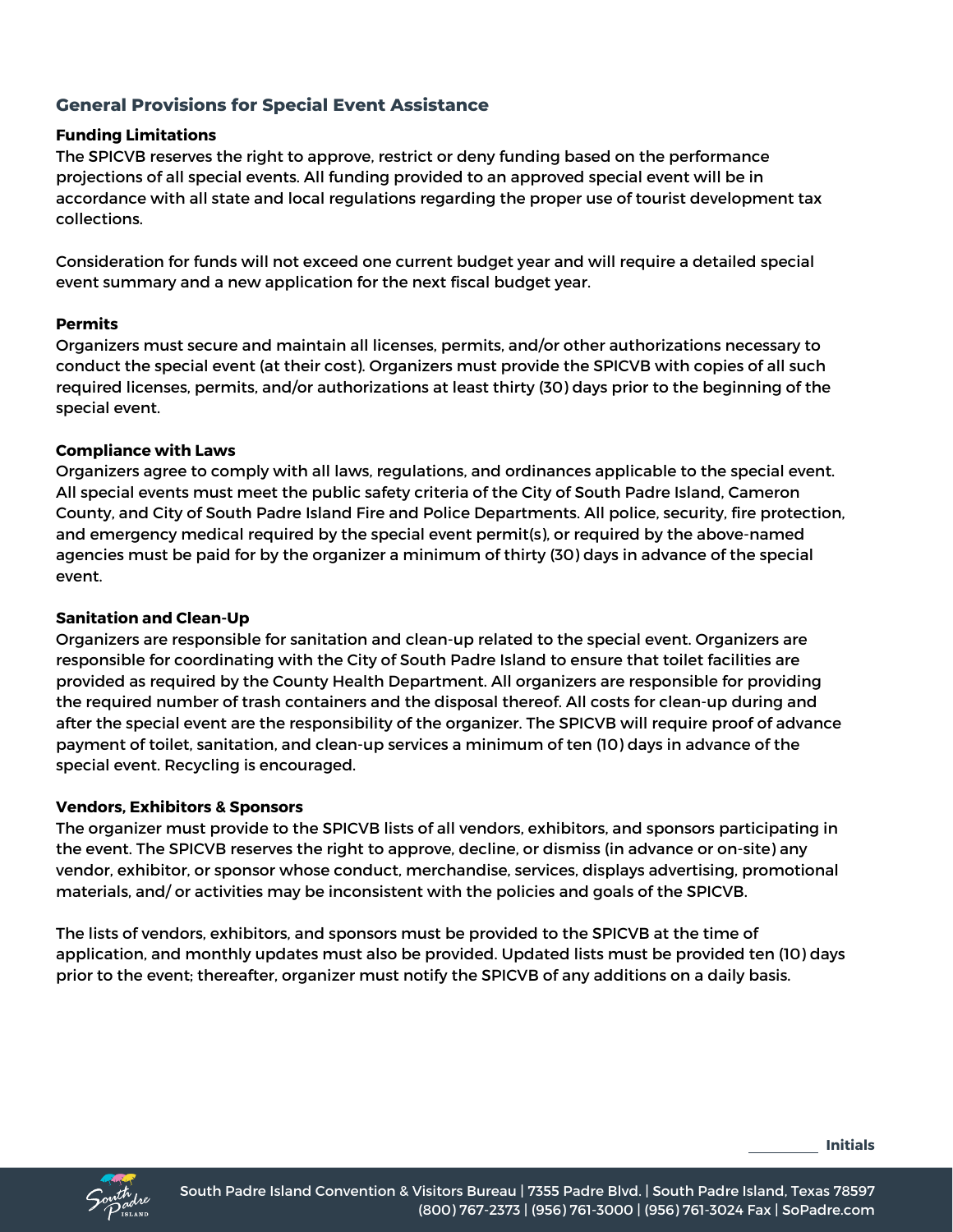# **General Provisions for Special Event Assistance (cont.)**

## **Temporary Signage for Special Events**

All content for temporary signage to be installed for a special event must complete an application and artwork must be approved by SPICVB and TXDOT prior to placing median banner order. Temporary signage must be scheduled (by application) a minimum of three (3) weeks in advance in order to process permits and confirm availability. The SPICVB is not responsible for any damage to temporary signage caused by wind, vandalism, or other sources. Any change from the above standards will result in a cancellation of temporary signage.

## **Advertising and Promotion**

All advertising and promotional material including (but not limited to) internet, radio, television, flyers, brochures, and newspaper ads must be approved by the SPICVB a minimum of thirty (30) days prior to publicizing the special event.

Request to utilize SPICVB's official logo, photography, and video (including b-roll) in all marketing/promotion efforts must adhere to specified guidelines. The SPICVB reserves the right in its sole discretion to terminate or modify permission to use the logo, and may request that third parties modify or delete any use of the Logo that, in South Padre Island's sole judgment, does not comply with these guidelines, or might otherwise impair South Padre Island's rights in the Logo. South Padre Island further reserves the right to object to unfair uses or misuses of its trademarks or other violations of applicable law.

## **Conduct at Special Events**

Offensive language, gestures, reckless driving, or unruly conduct will not be tolerated at any event approved for assistance by the SPICVB. Organizers are responsible for the behavior of all spectators, visitors, guests, participants, or invitees to a special event. Improper conduct or the inability to control conduct may result in the loss of future funding for the event or organizer.

## **Insurance and Indemnification**

Organizers must obtain and maintain at their own expense, for the specified dates of the special event (including setup and takedown), general and public liability insurance naming the City of South Padre Island as additional insured.

Comprehensive liability insurance must be obtained from an insurance carrier approved by the SPICVB in the amount of at least \$1,000,000.00 per occurrence for personal injury, bodily injury, and property damage. Such policy must be in a form acceptable to the SPICVB and must require the insurer to give the SPICVB written notice of any modification or cancellation. Organizers must provide SPICVB with a copy of the certificate of insurance at least fourteen (14) days prior to the special event.

Organizers must indemnify, and hold the City of South Padre Island, SPICVB, their officers, directors, elected officials, agents, representatives, employees, and volunteers harmless from and against any and all claims, suits, expenses, damages, or other liabilities, including reasonable attorney fees and court costs, arising out of bodily injury or property damages resulting from or in connection with the special event.

**Initials**